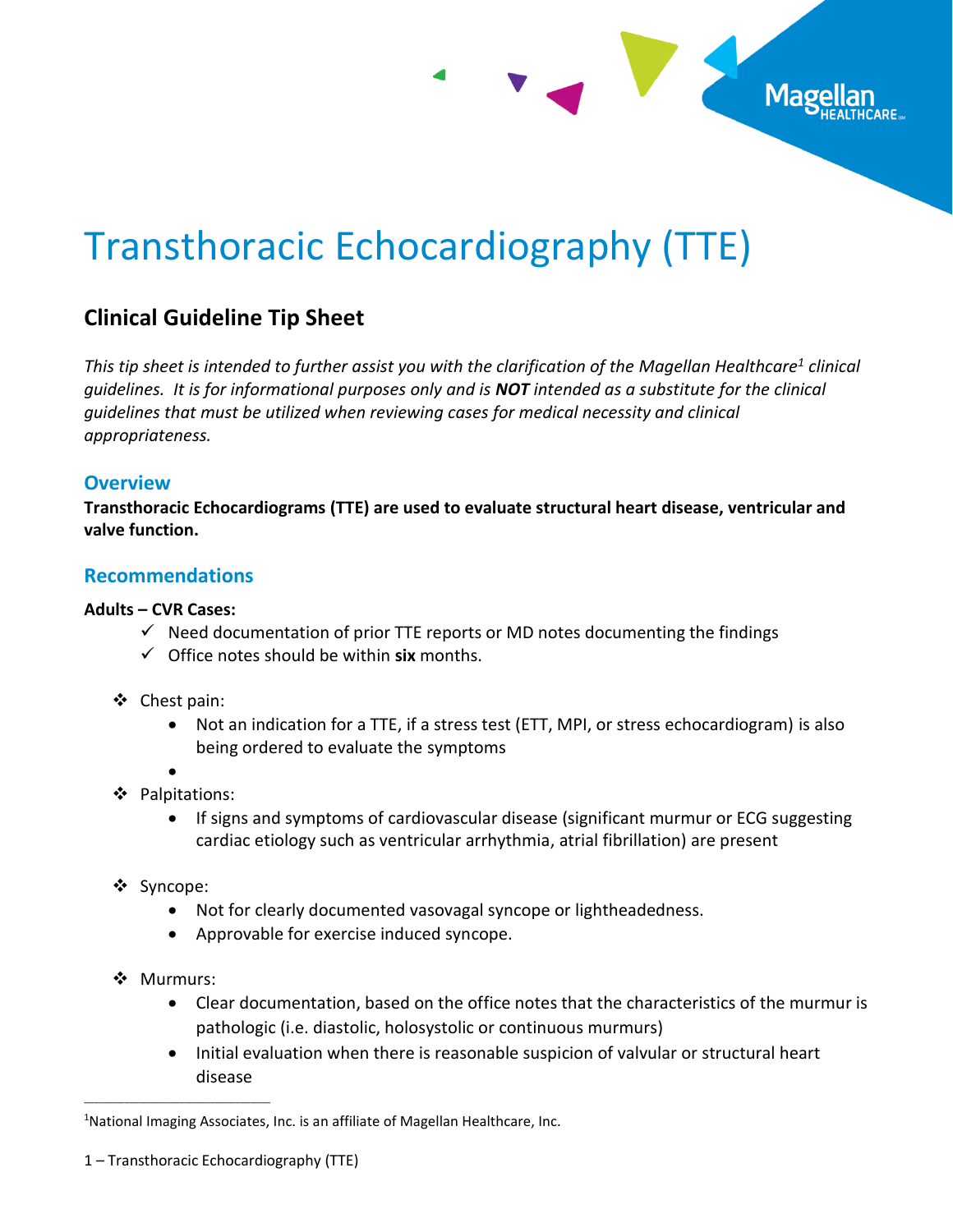- ❖ Arrhythmias:
	- Frequent VPC's- > 30/hour
	- Atrial fibrillation- both paroxysmal and sustained- for initial diagnosis;
	- Ventricular bigeminy, trigeminy or NSVT on EKG or Holter monitor
- ❖ Hypertension:
	- Documentation of suspicion of hypertensive heart disease (i.e. LVH on EKG), must be provided.
	- Repeated studies without new symptoms are not approvable
- ❖ Valvular Stenosis:
	- Routine surveillance of bicuspid aortic valve allowed every 3 years (regardless of whether there is stenosis)
	- Aortic stenosis- allowed every 6 months for severe stenosis without symptoms
	- Moderate Aortic stenosis- can be done yearly
- ❖ Native Valvular Regurgitation:
	- Can do yearly for moderate valvular regurgitation without symptoms
	- Every 6 months- is allowable for severe aortic or mitral regurgitation- without symptoms
	- Every three years for follow-up of mild valvular regurgitation
- ❖ Prosthetic Heart Valves:
	- Can do yearly TTE for prosthetic valves after ten years
	- Baseline study post valve replacement (6 weeks to 3 months postop)
	- Every 3 years; (If symptoms are present can do as needed)
- ❖ Edema:
	- Not an indication for TTE, unless there are other signs of CHF (shortness of breath, rales on lung exam, S3 gallop)
- ❖ Heart Failure:
	- Yearly TTE's for patients with documented systolic or diastolic heart failure is not indicated unless there are symptoms, or to help guide therapy (does not include initial period when device management is being considered).
- ❖ Pulmonary Hypertension:
	- Clear documentation by MD of suspicion of pulmonary hypertension
	- Yearly TTE's **are not** allowable for mild pulmonary HTN and no new symptoms
	- As needed for patients with primary pulmonary htn to guide therapy

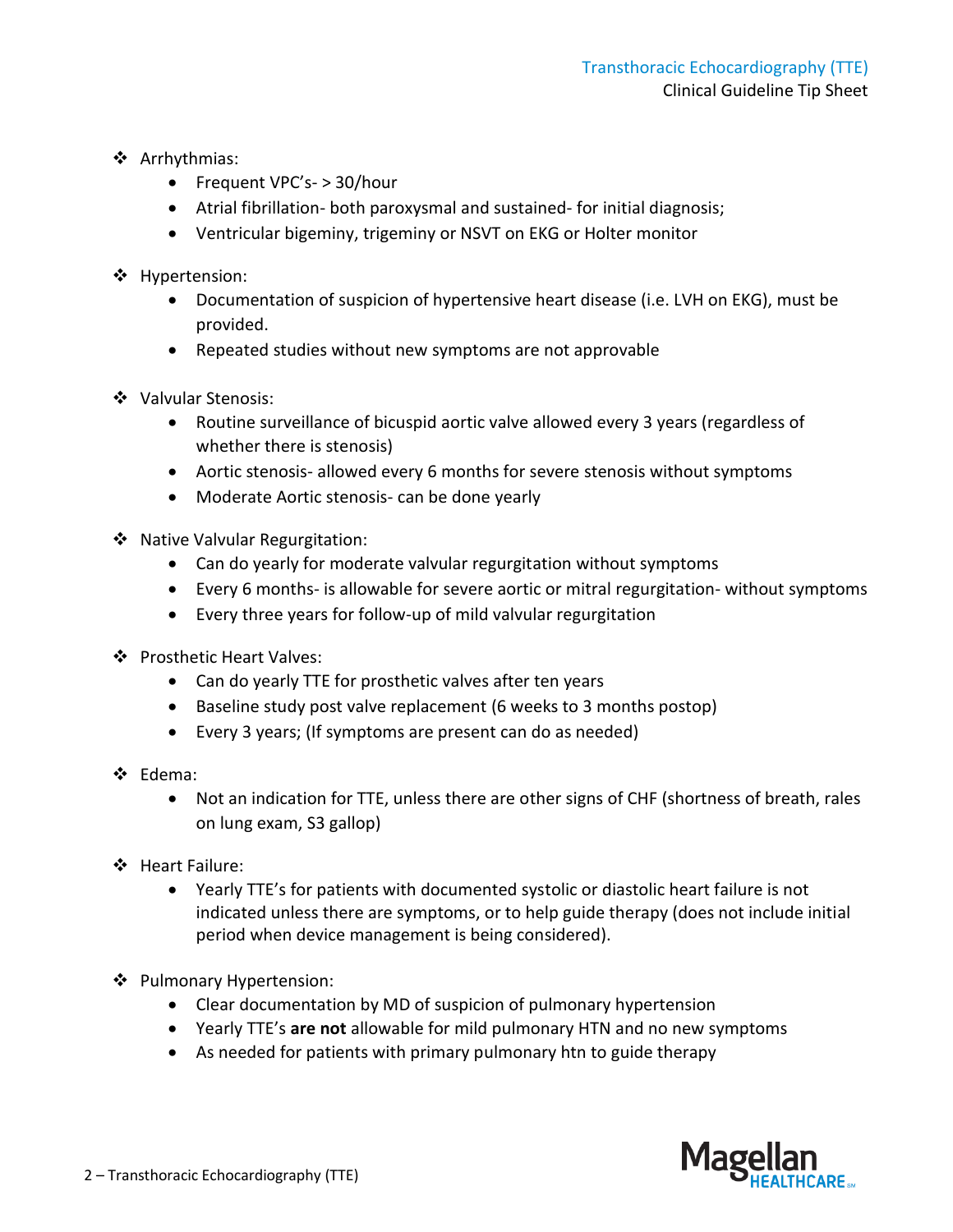- ❖ Chemotherapy with Cardiotoxic Agents:
	- TTE is the method of choice for evaluation as a baseline, during and after chemotherapy – usually at the discretion of the ordering physician, not to exceed once every 6 weeks (unless there has been a decrease in the EF).
	- MUGA scan or CMR (MRI), if TTE is inadequate
- ❖ Organ Transplant
	- Approvable yearly preop for kidney or liver transplant
- ❖ Aortic Root Disease:

o Initial six-month follow-up after diagnosis of thoracic aortic aneurysm to measure rate of change

- If rate of change is > 0.5cm/year, biannual (2x/year) follow up can be performed.
- Annual imaging for surveillance allowed for stable thoracic aortic aneurysm <4.5 cm.
- Bi-annual surveillance imaging is allowed for thoracic aortic aneurysm > 4.5cm.
- Surveillance interval for thoracic aneurysm (noted above) also applies to patients with known or suspected connective tissue disease or genetic conditions that predispose to aortic dissection (e.g. Marfan's, Ehler's Danlos or Loetz-Dietz syndrome)
- In addition to the surveillance criteria noted above, biannual imaging is allowed in patients with a **bicuspid AV** and thoracic aortic aneurysm and a **family history of first degree relative of aortic dissection**
- ❖ PFO, ASD closure, Percutaneous Mitral Valve repair and TAVR Indications added See guidelines
- ❖ TTE Not Approvable:
	- Sinus Bradycardia
	- APC's without atrial fibrillation or SVT
	- Known CAD when prior testing (MPI or LHC) had normal LVEF and no new symptoms
	- Trace regurgitant valvular heart disease without new symptoms

# **Post COVID-19 Patients**

Patients with COVID-19 typically present with symptoms of respiratory tract infections, but cardiac manifestations, are also common. Cardiac testing is commonly performed in hospitalized patients with COVID-19, as it may have prognostic value and may serve as a useful baseline in patients who develop manifestations of possible myocardial injury.

Targeted cardiac evaluation is indicated in selected patients with COVID-19 with one or more of the following new onset heart failure, unexplained cardiac arrhythmias, chest pain, shortness of breath or EKG changes. The approach to cardiac evaluation may differ from the standard approach as it is based upon weighing the likelihood that evaluation will change management and guide prognosis